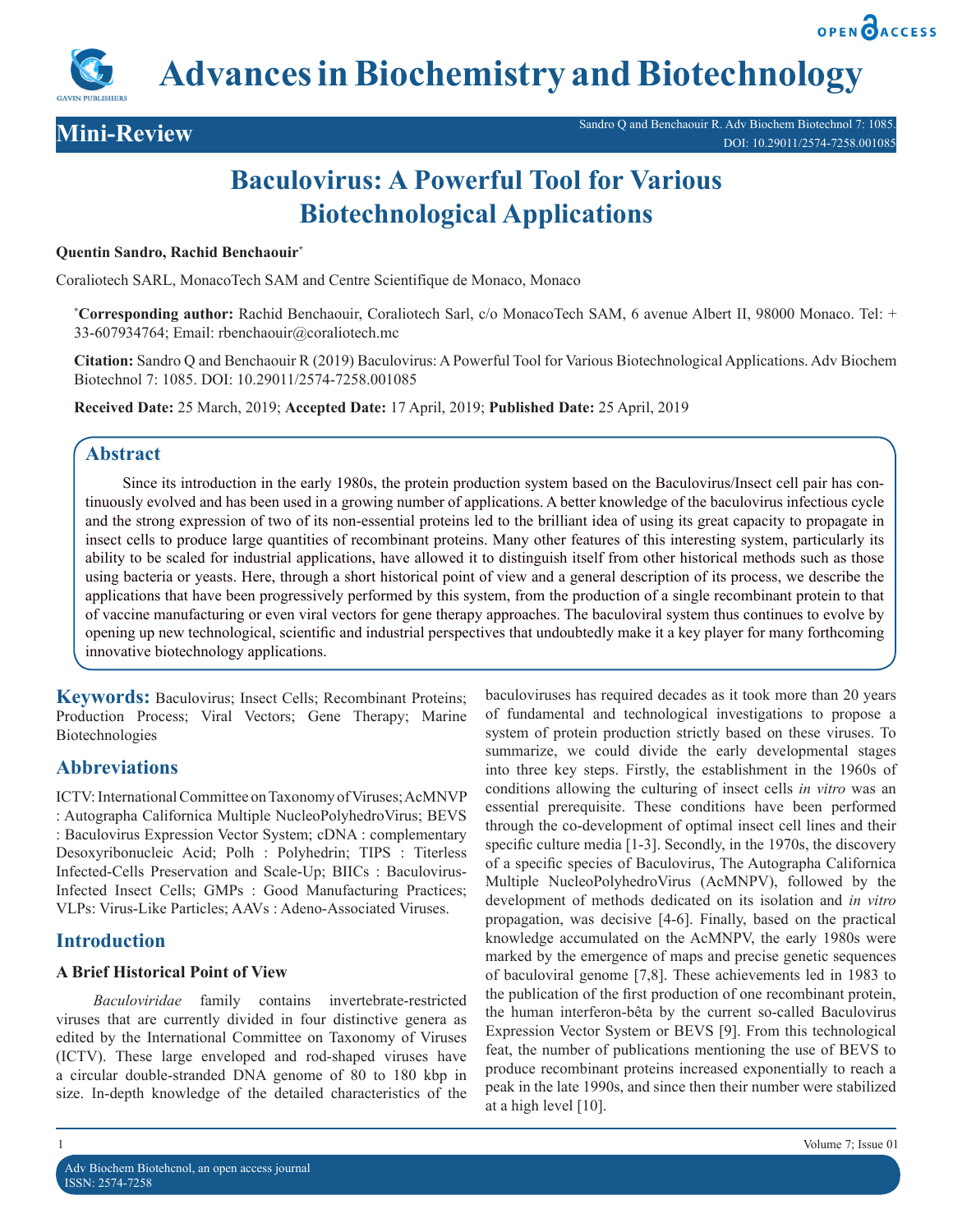#### **BEVS: Competitive Characteristics**

Compared with other conventional recombinant protein production systems (Bacteria, yeasts, mammalian cells), BEVS offers an advantageous alternative in many respects [11]. The first one is the capacity of the insect cells to be grown in suspension, giving them the opportunity to be easily scaled up to reach industrial levels of production. In addition, the strength of the two baculoviral promoters upstream of which the genes of interest are cloned (polh and p10, see later) makes BEVS a system guaranteeing one of the highest protein yield. The other property concerns the ability of the insect cell environment to promote the most commonly posttranslational modifications found in mammalian cells, particularly glycosylations and phosphorylations, which are known to be of great importance for retaining the functionality of many classes of recombinant proteins. Another interesting property of BEVS is related to the cell culture conditions that do not require neither carbon dioxide nor serum supplementation for their growth. The serum-free advantage facilitates the purification steps by drastically reducing the viscosity and clogging constraints which can occur during the clarification and/or concentration of the bulk. Furthermore, serum avoidance reduces the risk of contamination of the final product by molecules of animal origin that can cause inflammatory reactions or anaphylactic shock, and which is in any case particularly restricted by the regulatory authorities.

# **Methods: Baculoviral Process Overview**

## **Genetic Constructions**

The production of recombinant proteins by BEVS requires many steps and some preliminary genetic constructions. Nowadays, the raw material is commercially available and it can be purchased from various suppliers, such as the BaculoGold™ baculovirus expression system (BD Biosciences), the Bac-to-Bac™ expression system (Life Technologies), or the flashBAC™ system (Oxford Expression Technologies). The most important content of these commercial kits is undoubtedly the baculovirus genome itself. Depending on the kit used, this genome may be in a "Free" state or already transformed within specific competent bacteria. In the first case, the baculovirus genome is linearized before being cotransfected into an insect cell line in combination with a plasmid vector carrying the complementary DNA (cDNA) corresponding to the gene to be expressed. The integration of the cDNA into the baculovirus genome is achieved in insect cells by homologous recombination. In the second case, the competent bacteria containing the baculovirus genome are first transformed by a plasmid vector containing the cDNA of interest. In this case, the integration of the cDNA into the baculovirus genome is achieved by a complex transposition reaction. A final step of extraction and purification of the recombinant baculovirus genome is necessary before its transfection into an insect cell line. It is important to

note that the cDNAs are inserted downstream of one of the two strong baculovirus promoters: polyhedrin (polh) or p10. These two promoters control the expression of the so-called very late genes, expressed well after viral particles synthesis, a particularity of the baculovirus infectious cycle. These genes have been shown to be non-essential for the production of viruses, leading to the idea of replacing them with the cDNA sequences of interest.

#### **Production of the Recombinant Baculoviruses**

The introduction of a recombinant baculovirus genome into insect cells (Sf9, Sf21 or High Five cell lines are among the most used) leads to its replication and the production of the viral particles as previously described [12]. Indeed, despite the introduction of a transgene downstream the strong polh or p10 promoters, the recombinant baculovirus genome carries all its other endogenous genes allowing the initiation and the spreading of the infectious cycle through the insect cell culture. Nevertheless, the post-transfection derived baculoviruses may exhibit genomic heterogeneity due to viral genome instability, in particular through the accumulation of the so-called Defective Interfering (DI) particles [13]. In this context, the establishment of a plaque assay in 1977 was a decisive step to select baculovirus clones and is still used today to isolate the most optimal variants [6]. In addition to its ability to isolate baculovirus clones, the plaque assay provides one other important information: the titer of the baculoviral supernatant (expressed in plaque forming units per milliliter or pfu/ml). The selected variants are then amplified through successive cell passages to reach the volumes required for the production of the recombinant proteins. The volumes of supernatant to be used for the upstream processes are dependant of both the quantified baculoviral titers and the required volume of production. The passages involve the infection of the insect cell line with the previous viral supernatant following by the monitoring of the proliferation rate (or cell viability) and the average cell size, two physical parameters that control the effectiveness of the infection.

#### **Preservation of the Baculovirus Stocks**

To produce the recombinant protein of interest the supernatants are generally used extemporaneously because of the difficulty of baculoviruses to be preserved for long term in their conditioned medium. The cryopreservation methods do not give optimal results despite the many experimental tests carried out so far in this context [14]. A little used alternative was proposed through the conservation of newly synthesized baculoviruses inside the pre-infected insect cells [15]. More specifically, the method, called The Titer Less Infected-Cells Preservation and Scale-Up (TIPS), consists in infecting the insect cells and early stopping the infectious cycle before the start of cell lysis, i.e. at a time where recombinant baculovirus production is barely started. These Baculovirus-Infected Insect Cells (BIICs) are directly cryo-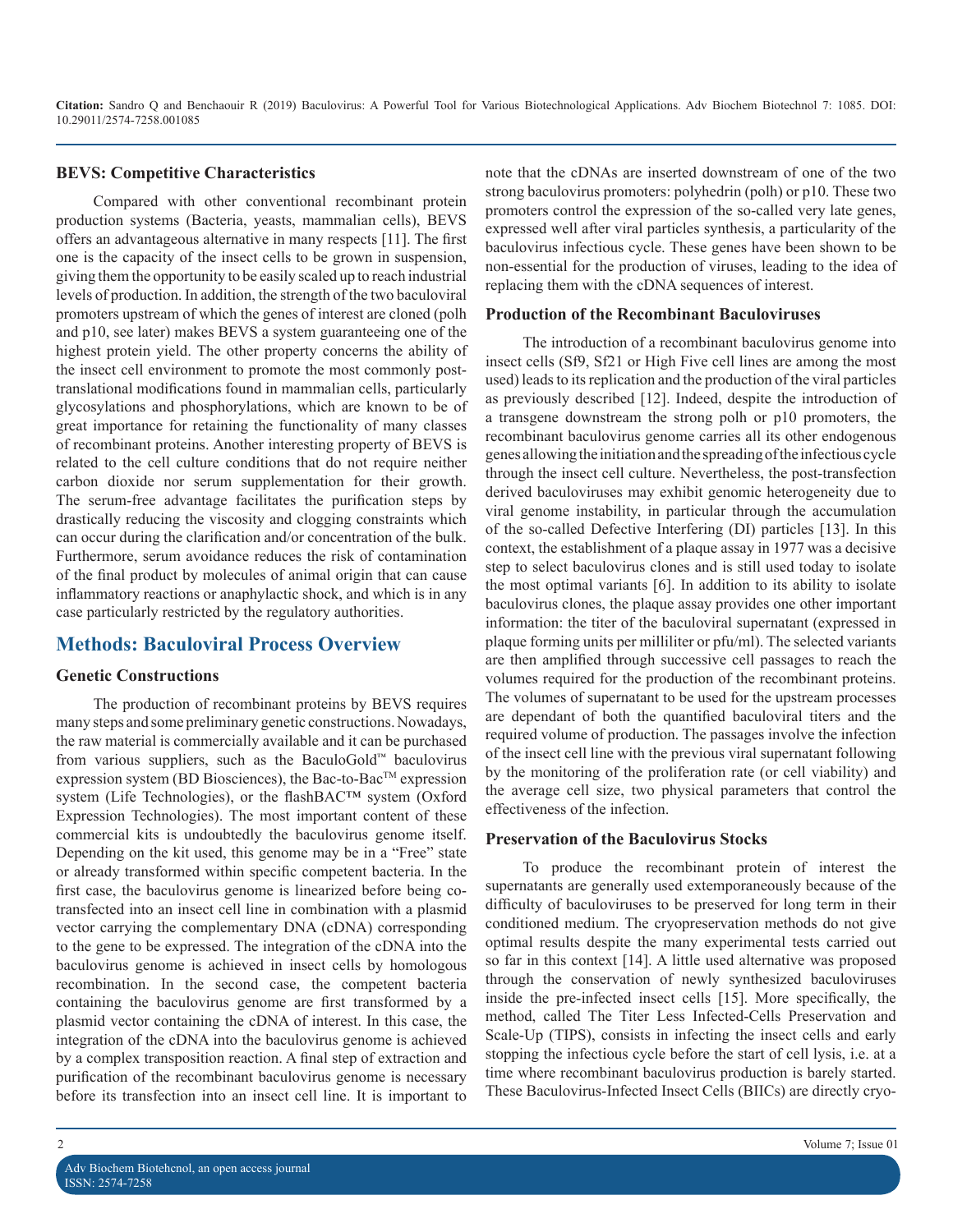preserved as classically done for a large majority of cell lines. This approach has the merit of protecting the virus particles inside cells, reaching a high cell concentration storage (10e7 cells/ml). The other advantage is the use of a very limited volume of BIIC to initiate the production step  $[16]$ : a 10e3 to 10e4 ratio  $(v/v)$  between insect cell culture and BIIC respectively is enough to initiate the upstream process, and even to reach industrial production volumes.

#### **Upstream and Downstream Processes**

The steps for producing the recombinant proteins are initiated through the infection of a growing insect cell culture by recombinant baculoviruses or by co-cultivation with BIICs according to previously described conditions [15,16]. It should be reminding that insect cell cultures do not require neither serum supplementation nor carbon dioxide for their growth. However, optimizations can be made by increasing the percentage of dissolved oxygen inside the cell culture. In the context of R&D processes, the best results are obtained by culturing cells in Erlenmeyertype flasks with ventilated plugs and subjected to constant and moderate agitation for better gas diffusion (with a sufficient air / liquid interface to effectively promote these exchanges). For pilot and industrial processes, the best production solution inevitably involves the implementation of bioreactor systems. The automation of the system by the real time control of the physicochemical parameters of the cell culture, as well as the ease of diffusion and gas exchange, give to the bioreactor process a real added value compared to the R&D processes.

The purification processes of the products generated by the BEVS are obviously dependent on their specific nature. Concerning the recombinant proteins, it is usually necessary to implement a variety of steps and techniques to achieve high levels of purification. These are generally divided into four key stages: clarification, concentration, purification and polishing. The clarification step essentially uses centrifugation and / or filtration approaches to get rid of cells, cell debris and other macroscopic structures. For pilot or industrial processes, in which the volumes generated can be very important, a step of concentration is necessary. The method is generally performed by tangential flow filtration approaches. The purification steps of the recombinant proteins are mainly based on chromatographic techniques which will not be more detailed here. The so-called polishing phase generally uses gentle methods of separation such as exclusion chromatography, dialysis or lyophilization methods. Beyond their capacity to increase the purity of the final product, they also make it possible to reformulate it in a buffer solution adapted for its long-term preservation.

## **BEVS Applications**

#### **Recombinant Proteins**

As previously discussed, BEVS was first used for the production of recombinant proteins [17]. Its advantages in terms of yields, post-translational modifications, or scaling up give it a place of choice among other existing production systems. The proteins produced by BEVS are for the most part used for enzymatic analysis, diagnostics or for functional and structural research studies. They can be produced and accumulated in the intracellular compartment of the insect cell lines or secreted into the extracellular medium. In the latter case, it should be noted that a large number of insect signal peptides have been identified and can be fused to the mature protein sequence for its final excretion. In another hand, many other original signal peptides are also effectively recognized by insect cell specific proteases, once again demonstrating the great flexibility of BEVS to accommodate and express heterologous proteins from different origins. Moreover, the development and implementation of processes based on Good Manufacturing Practices (GMPs) have gradually led regulatory authorities to allow the use of certain BEVS products for human clinical and veterinary applications. Much of the recombinant proteins produced by BEVS are of human or mammal's origin. We will discuss below the emerging possibilities of using BEVS for the production of proteins from other lineages. A chronological list of some examples of recombinant proteins produced by BEVS is given in Table 1.

| <b>Product Name</b>                  | Laboratory / Company       | Year | <b>References</b>    |  |  |
|--------------------------------------|----------------------------|------|----------------------|--|--|
| <b>BEVS</b> for Recombinant Proteins |                            |      |                      |  |  |
| Human Interferon-bêta                | Texas A&M University, USA  | 1983 | Smith, et al, 1983   |  |  |
| E. coli bêta-Galactosidase           | University of Idaho, USA   | 1984 | Pennock, et al. 1984 |  |  |
| Human Insulin Holoreceptor (HIR)     | University of Chicago, USA | 1990 | Steiner, et al, 1990 |  |  |
| Human interleukin-7                  | McGill University, Canada  | 2008 | Mirzaei, et al, 2008 |  |  |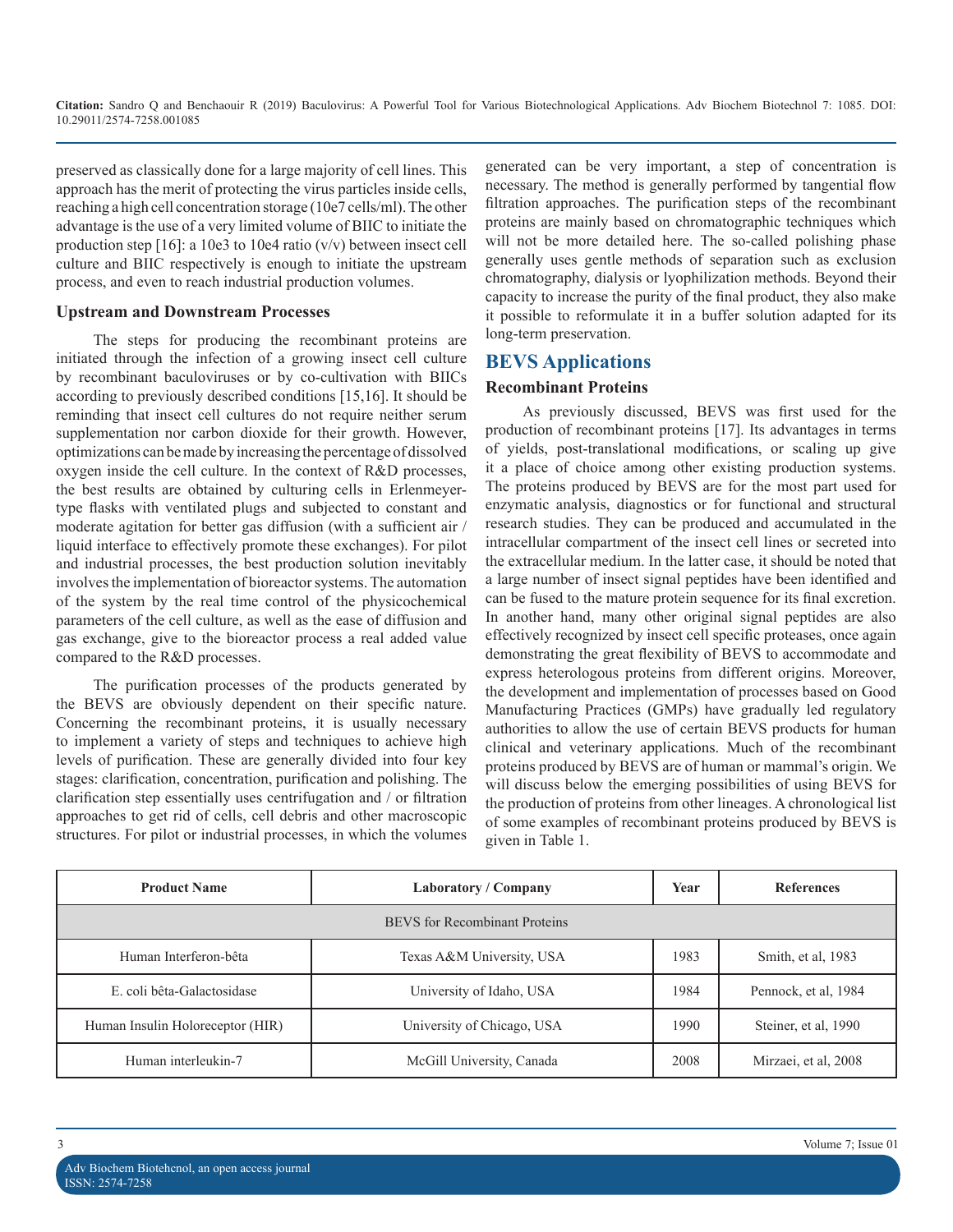| Human Glycogen Synthase-1 (hGYS1)                           | Indiana University School of Medicine, USA                                            | 2013 | Khanna, et al, 2013     |  |  |
|-------------------------------------------------------------|---------------------------------------------------------------------------------------|------|-------------------------|--|--|
| Human Thyroid Peroxydase                                    | East China University of Science and Technology, China                                | 2018 | Lou, et al, 2018        |  |  |
| <b>BEVS</b> for Vaccine Applications                        |                                                                                       |      |                         |  |  |
| Human papillomavirus L1 protein<br>$(Cervarix^{\circledR})$ | Dartmouth Medical School, USA                                                         | 2008 | Harper, 2008            |  |  |
| Porcine circovirus ORF2 (CircoFLEX®)                        | Boehringer Ingelheim Vetmedica Inc., USA                                              | 2009 | Desrosiers, et al, 2009 |  |  |
| Influenza HA (Flubock <sup>®</sup> )                        | Protein Sciences, USA                                                                 | 2009 | Cox, et al, 2009        |  |  |
| Sipuleucel-T (Provenge®)                                    | Dana-Farber Cancer Institute, Harvard Medical, School,<br><b>USA</b>                  | 2010 | Kantoff, et al, 2010    |  |  |
| BEVS for rAAV Production                                    |                                                                                       |      |                         |  |  |
| Production of rAAV vector serotype 2                        | Laboratory of Biochemical Genetics, National Heart,<br>Lung, and Blood Institute, USA | 2002 | Urabe, et al, 2002      |  |  |
| rAAV vector with lipoprotein lipase<br>transgene (Glybera®) | Uniqure, The Netherlands                                                              | 2013 | Haddley, 2013           |  |  |
| OneBac Platform for rAAV serotype 1-12                      | Charité Universitätsmedizin Berlin, Germany                                           | 2014 | Heilbronn, et al, 2014  |  |  |
| Rapid, scalable, and low-cost purification<br>of rAAV       | SQY Therapeutics Inc., France                                                         | 2016 | Buclez, et al, 2016     |  |  |
| Clinical grade rAAV production by BEVS                      | University of Massachusetts Medical School, USA                                       | 2017 | Cecchini, et al, 2011   |  |  |
| Baculovirus as Gene Transfer Vector                         |                                                                                       |      |                         |  |  |
| Gene-transfer into human hepatocytes                        | Max Delbrück Center for Molecular Medicine, Germany                                   | 1995 | Hofmann, et al, 1995    |  |  |
| Transduction of mammalian cells with<br>rBac-VSVG           | Biogen Inc., USA                                                                      | 1997 | Barsoum, et al, 1997    |  |  |

**Table 1:** Non-exhaustive list of the four main BEVS applications.

## **Vaccines Applications**

The use of baculovirus for human and veterinary vaccination approaches was among the first commercial successes of BEVS [18]. Applications cover areas as important as anti-viral or antitumor vaccination. For instance, vaccines for cervical and prostate cancers are some of the success stories of BEVS [19,20]. The vaccines against the porcine circovirus or the seasonal human influenza are also part of the most consistent advances of the baculoviral system [21,22]. Among these applications, some of them use the expression of soluble protein antigens, others are based on the production of Virus-Like Particles (VLPs), self-assemblies of genome-free viral proteins mimicking the structure of the native virus without any infectious capacity [23]. In the same context, the insertion of antigenic epitopes on the baculovirus surface has been used for the development of vaccines [24]. The approach consists in fusing the antigen of interest to the baculovirus envelope glycoprotein GP64. These fused epitopes are then displayed on the extracellular membrane of the infected cells and could be used for

functional studies, drug screening or development of vaccines.

## **Production of Gene Transfer Vectors**

The ability of BEVS to produce both correctly folded recombinant proteins and VLPs led Robert M. Kotin's team to develop, in the early 2000s, the production of viral vectors for gene transfer and gene therapy [25]. This challenge was carried out for the production of vectors belonging to the *Parvoviridae* family: the Adeno-Associated Viruses (AAVs). AAVs have quickly emerged as ideal candidates for *in vivo* gene transfer and rapidly as potentially powerful tools for gene therapy. These viruses were initially produced by so-called tri-transfection methods in mammalian cells [26,27]. By this approach, the best viral titers are obtained during productions made in adherent cells. The prospects for using AAVs in clinics have raised the question of scaling production levels. The previously mentioned beneficial features of BEVS production have led researchers to use this system to circumvent the technology gap they were facing [25]. One of the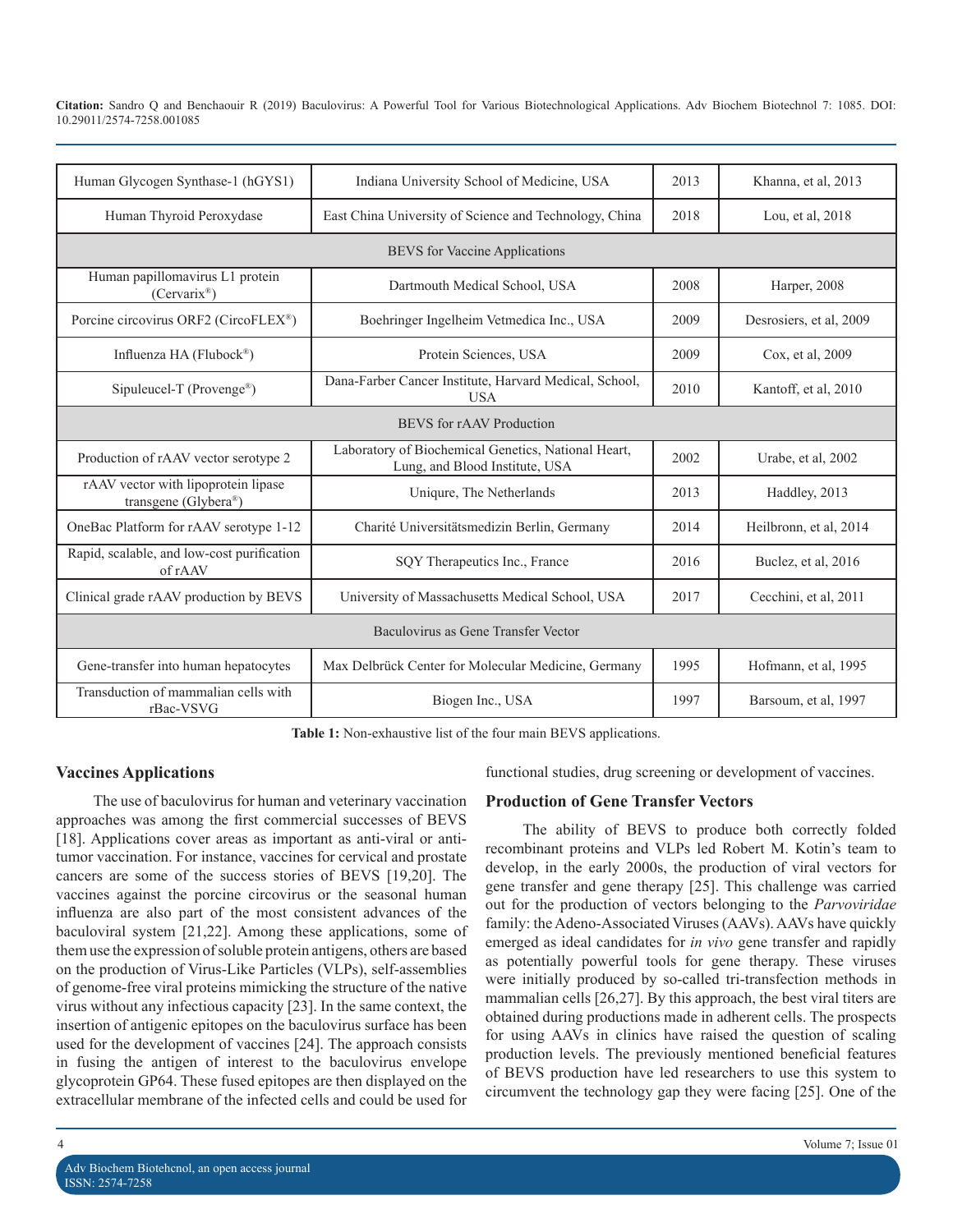methods that we previously described for the AAV production by BEVS consists of cloning the structural and functional AAV genes (called *cap* and *rep* genes respectively) within a first baculovirus genome under the control of the polh and p10 promoters [28]. Another baculovirus genome is used to clone the expression cassette carrying the cDNA of interest. In this configuration, production of AAV vectors is initiated by co-infection of insect cell lines with the two recombinant baculoviruses [28]. More than ten years after the development of this production system, the first marketing authorization for an AAV gene therapy vector was approved by the competent authorities [29].

#### **Baculovirus as Gene Transfer Vector**

The virus-derived gene transfer vectors remain the most powerful molecular tools for transporting a transgene in cell nuclei and allowing its expression. Viral families derived from lentiviruses, adenoviruses, parvoviruses or even herpesviruses are among the most used. In recent years, developments around baculovirus processes and biology have led several teams to focus on their use as direct gene vectors [30]. Among the most interesting advantages, we can note their effectiveness in transducing a large number of mammalian cells, their inability to replicate outside insect cells, their large packaging capacity and their ability to be easily pseudotyped by other envelope glycoproteins allowing them to potentially adopt various specific cell tropisms. Moreover, their disadvantage of being neutralized *in vivo* by the complement system has been recently circumvented by approaches exploiting their capacity to express some specific complement inhibitory factors on the viral envelope [31]. The use of baculovirus vectors in gene transfer has applications in the screening of gene functions, drug [testing or more recently in the gene therapy of genetic diseases,](https://www.ncbi.nlm.nih.gov/pubmed/13849914)  cancer and other type of pathologies.

## **Discussion**

Our personal experience in the use of BEVS has led us to [use its biological characteristics to investigate the production of](https://www.nature.com/articles/226466b0)  proteins from more exotic organisms, especially some from the marine world. The challenge is exciting as there are still few proteomic libraries available for a large part of these organisms. Numerous scientific programs and expeditions are currently taking place over the world to enrich the genomic databases of organisms from these specific and still little investigated environments. In this context, BEVS could serve as a springboard to extend these efforts towards the establishment of new proteomic banks. The resulting structural and functional studies would enrich our knowledge [while enhancing the discovery of innovative products for human](https://www.ncbi.nlm.nih.gov/pmc/articles/PMC256335/)  or animal health or well-being.

From the technological point of view, future optimizations [will certainly be performed to improve the production yields of](https://www.ncbi.nlm.nih.gov/pubmed/16789218)  BEVS. The construction of baculovirus genomes deleted from a number of non-essential genes, especially those encoding viral proteases (particularly cathepsin and chitinase) have already yielded positive results [32]. In another context, the impressive efforts made in recent years to improve both the tissue tropism and the immune escape of baculovirus vectors used for gene transfer augur exciting prospects in the field of human or animal therapeutics.

# **Conclusion**

We have summarized the major applications of BEVS to point to the growing attraction of this biological system in the areas of R&D, diagnosis and for the human and veterinary clinic. It is clear to us that the coming years will see the emergence of increasingly potent systems based on the use of baculovirus, both in aspects of recombinant protein production and the use of these viruses in gene transfer. Finally, we hope that this review may trigger the curiosity and attractiveness of groups with regard to these very promising biotechnological approaches.

# **Acknowledgments**

This work was supported by the Monaco Scientific Center, the MonacoTech SAM Accelerator / Incubator structure and the Monegasque Government.

## **Conflict of Interest**

The authors declare no economic or conflict of interest.

## **References**

- 1. [Gaw ZY, Liu NT, Zia TU \(1959\) Tissue culture methods for cultivation](https://www.ncbi.nlm.nih.gov/pubmed/13849914)  of virus grasserie. Acta Virol: 55-60.
- 2. [Grace TDC \(1962\) Establishment of four strains of cells from insect](https://www.nature.com/articles/195788a0)  tissues grown *in vitro*[. Nature 195: 788-789.](https://www.nature.com/articles/195788a0)
- 3. [Hink WF \(1970\) Established insect cell line from the cabbage looper,](https://www.nature.com/articles/226466b0)  Trichoplusia ni. Nature 226: 466-467.
- 4. [Vaughn JL, Faulkner P \(1963\) Susceptibility of an Insect Tissue Cul](https://www.sciencedirect.com/science/article/abs/pii/0042682263900989)[ture to Infection by Virus Preparations of the Nuclear Polyhedrosis of](https://www.sciencedirect.com/science/article/abs/pii/0042682263900989) [the Silkworm \(Bombyx Mori L.\). Virology 20: 484-489](https://www.sciencedirect.com/science/article/abs/pii/0042682263900989).
- 5. [Henderson JF, Faulkner P, MacKinnon EA \(1974\) Some biophysical](https://www.ncbi.nlm.nih.gov/pubmed/4617765)  [properties of virus present in tissue cultures infected with the nuclear](https://www.ncbi.nlm.nih.gov/pubmed/4617765)  [polyhedrosis virus of Trichoplusia ni. J Gen Virol 22: 143-146](https://www.ncbi.nlm.nih.gov/pubmed/4617765).
- 6. [Brown M, Faulkner P \(1978\) Plaque assay of nuclear polyhedrosis](https://www.ncbi.nlm.nih.gov/pmc/articles/PMC243029/)  [viruses in cell culture. Appl Environ Microbiol 36: 31-35.](https://www.ncbi.nlm.nih.gov/pmc/articles/PMC243029/)
- 7. [Adang MJ, Miller LK \(1982\) Molecular cloning of DNA complementary](https://www.ncbi.nlm.nih.gov/pmc/articles/PMC256335/)  to mRNA of the baculovirus Autographa californica nuclear polyhedro[sis virus: location and gene products of RNA transcripts found late in](https://www.ncbi.nlm.nih.gov/pmc/articles/PMC256335/)  [infection. J Virol 44: 782-793](https://www.ncbi.nlm.nih.gov/pmc/articles/PMC256335/).
- 8. [Vlak JM, Smith GE \(1982\) Orientation of the Genome of Autographa](https://www.ncbi.nlm.nih.gov/pubmed/16789218)  californica Nuclear Polyhedrosis Virus: a Proposal. J Virol 41: 1118- [1121](https://www.ncbi.nlm.nih.gov/pubmed/16789218).